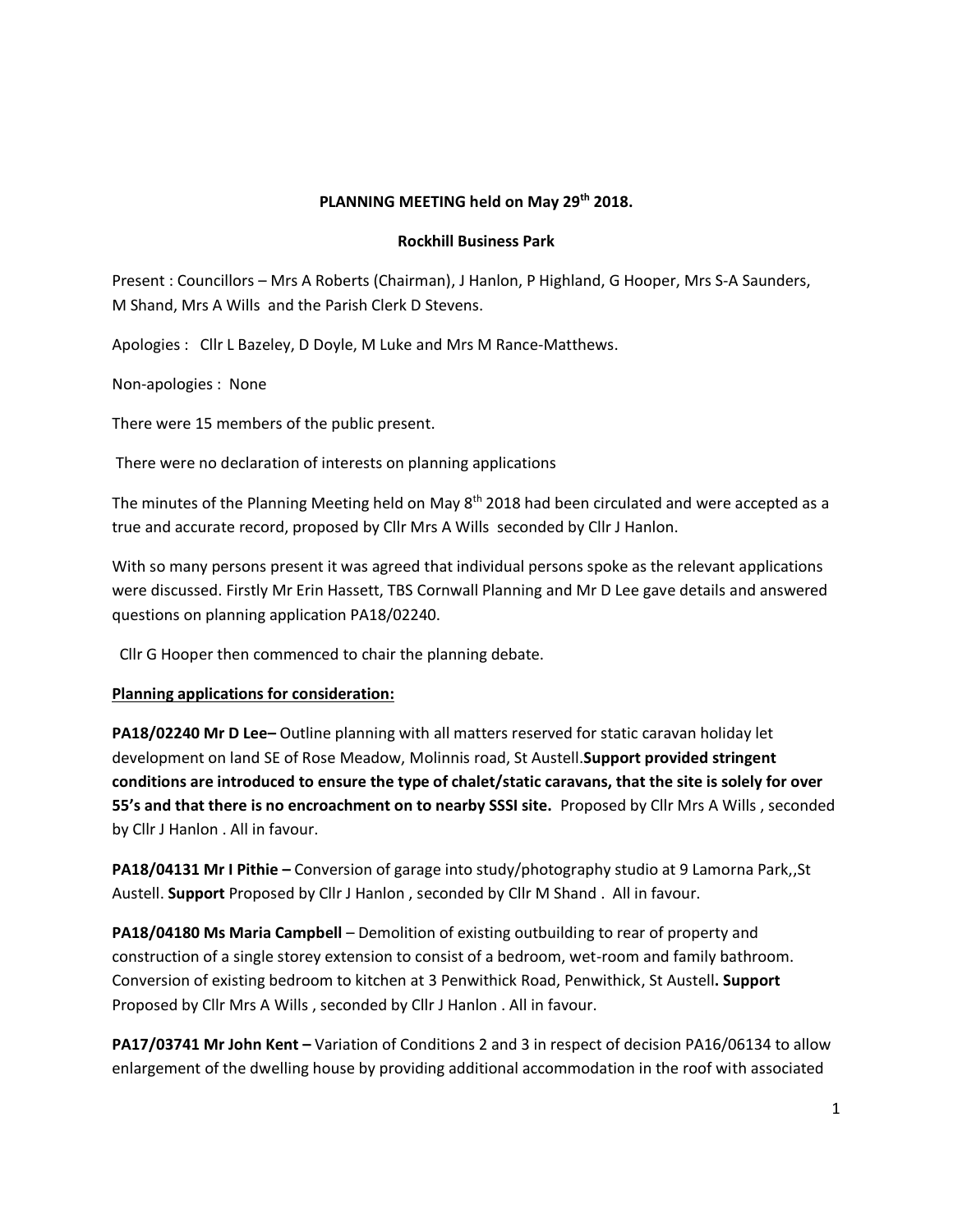roof windows at Former Barn, West of Bojea Mill, Bojea, St Austell. **Support** Proposed by Cllr P Highland seconded by Cllr M Shand. All in favour.

The next applicant spoke on her aspirations for the site and answered councillor's questions. A neighbour also spoke about the site.

**PA18/02191 Ms Ruth Edgell** – Retention of a hardstanding area and sheds for agricultural purposes and the siting of a mobile shepherd's hut as a temporary agricultural worker's dwelling at Merry Meadows Farm, Bowling Green, Bugle. **Recommend a site visit by the Planning Officer. Object – Intrusion to the countryside. Ill prepared application not inclusive of all that already exists on site and concerns about the methods of disposal of human waste that are contrary to Governemnt legislation D3.** Proposed by Cllr Mrs A Wills , seconded by Cllr Mrs A Roberts. All in favour.

The Clerk read objections from a number of local residents and numerous persons spoke in objection to application PA18/04118.

**PA18/04118 Mr & Mrs Nicholas** *-*erection of 2 dwellings including new vehicular access and balconies on plot adjacent to 1 Pentillie Gardens, St Austell.**Object – Overdevelopment of site, small size of the plot would appear to cramp the proposed development area. The overbearing height and size of the two properties would not contribute to the character and appearance of the local street scene. The proposed new access would result in harm to a well maintained area of shrubs which contributes positively to the amenity of the area.** Proposed by Cllr J Hanlon , seconded by Cllr M Shand. All in favour.

# **Planning correspondence**

# Applications granted

PA18/02446 and PA18/02454 Variation of Condition re time for decommissioning wind turbines at Greensplat and Gunheath. (Parish Council decision 10.04/18 support)

PA18/02942 Mrs L Viant Advertisement signs at Carluddon Technology Park (Parish Council decision 24/04/18 support).

PA17/08776 Mr SJ Commons - Construction of an agricultural implement and storage shed and livestock shelter on land at Trenance Farm, Trenance, St Austell .(Parish Council decision object and agreed to disagree)

The Clerk read a letter from Lucy Andrews, resident of Fore Street, Bugle re planning application PA17/09784 (Cllr Mrs S-A Saunders stated that a meeting had been arranged with local residents) and also one from Mrs Gibbs re a outline planning application at Wheal Anna, Higher Bugle. He explained the Parish Council can make no further comments on these matters until they receive further information from the Planning Department.